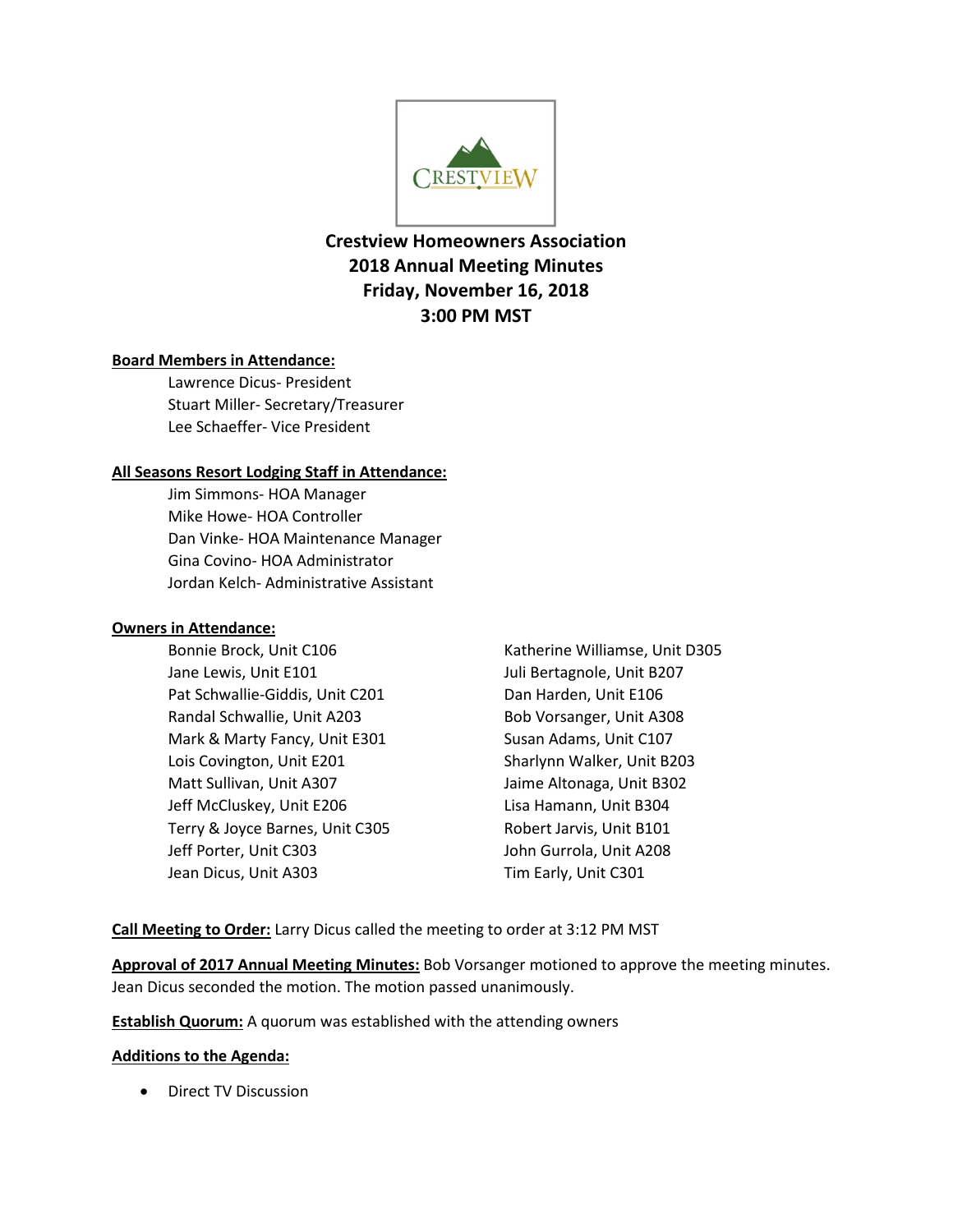# **FINANCIAL UPDATE AND 2019 BUDGET PRESENTED BY MIKE HOWE**

While Crestview HOA budgeted a surplus of funds of \$5,770 for this reporting period, the Association is happy to report that it ended with a surplus of \$6,877. This is \$1,107 greater than the budgeted surplus for the period. Overall, Crestview HOA has a deficit of revenues over expenses in the amount \$11,873 year-to-date, which is primarily related to budget variances in housekeeping, repairs and maintenance, supplies, and utilities.

# **October 2018 Revenues:**

The total revenue budgeted for this period is \$52,870, while actual revenue earned is \$53,218.

# **October 2018 Expenses:**

Period expenses total \$43,341, approximately a 1.61% decrease in budgeted expenses, or a positive variance of approximately \$1,107. Significant variances of specific line item expenses include:

- Electrical repair: there was a need to repair the exterior lighting in the parking structures and walkways causing a \$2,223 variance during this period.
- Pest Control: the commercial rodent fees have increased during the year to help prevent rodent damage to the property.

# **Discussion:**

5% increase in dues to go directly into reserve to address the deficit and prepare for future projects Finalized budget to be sent out to all homeowners

## **STATUS OF MAINTENANCE WORK PRESENTED BY DAN VINKE**

## **Current Projects**

- Clubhouse/pool: project in motion with Intermountain Helical Piers, Black Dog and ANAB
- Roofing Building A and Clubhouse: project in motion with On Top Roofing
- Electrical:
	- o Building D lighting by dumpster
	- o Garage lighting
	- o Heat tape
- Security: Patrol and surveillance, renewing contract with Peak Security
- Property:
	- o Preparing for winter
	- o Signage: new parking signs, no smoking signs and dumpster debris signs

## **Spring Recommendations**

- Landscaping and Lighting Additions:
	- o Consider adding more shrubs and vegetation in the spring
	- o Wildflower seed for tall grass areas
	- o Landscape lighting on entry area trees
- Building/Clubhouse:
	- o Shade canopies